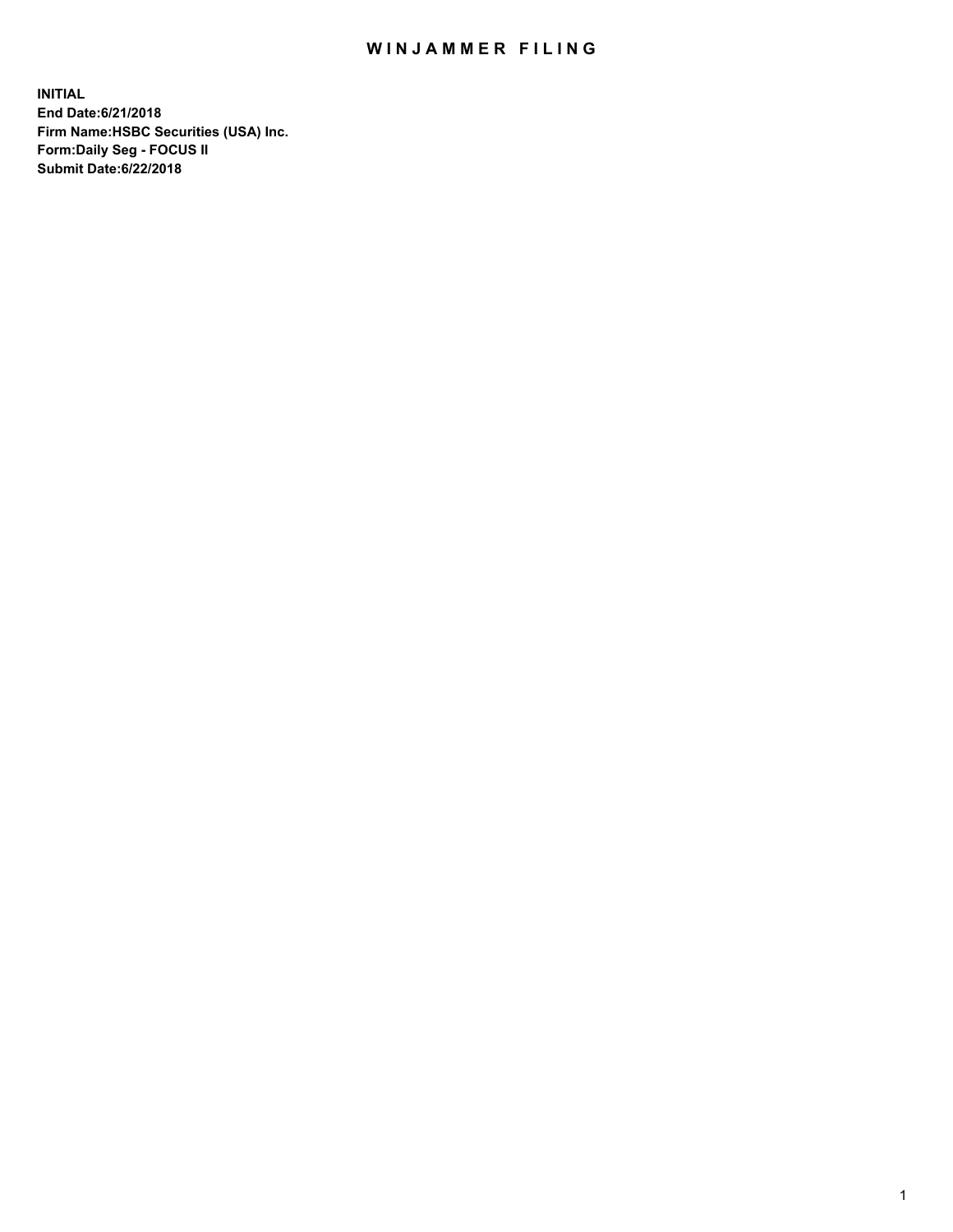**INITIAL End Date:6/21/2018 Firm Name:HSBC Securities (USA) Inc. Form:Daily Seg - FOCUS II Submit Date:6/22/2018 Daily Segregation - Cover Page**

| Name of Company                                                                                                                                                                                                                                                                                                                | <b>HSBC Securities (USA) Inc.</b>                                          |
|--------------------------------------------------------------------------------------------------------------------------------------------------------------------------------------------------------------------------------------------------------------------------------------------------------------------------------|----------------------------------------------------------------------------|
| <b>Contact Name</b>                                                                                                                                                                                                                                                                                                            | Michael vacca                                                              |
| <b>Contact Phone Number</b>                                                                                                                                                                                                                                                                                                    | 212-525-7951                                                               |
| <b>Contact Email Address</b>                                                                                                                                                                                                                                                                                                   | michael.vacca@us.hsbc.com                                                  |
| FCM's Customer Segregated Funds Residual Interest Target (choose one):<br>a. Minimum dollar amount: ; or<br>b. Minimum percentage of customer segregated funds required:% ; or<br>c. Dollar amount range between: and; or<br>d. Percentage range of customer segregated funds required between:% and%.                         | 147,000,000<br>$\overline{\mathbf{0}}$<br>0 <sub>0</sub><br>0 <sub>0</sub> |
| FCM's Customer Secured Amount Funds Residual Interest Target (choose one):<br>a. Minimum dollar amount: ; or<br>b. Minimum percentage of customer secured funds required:% ; or<br>c. Dollar amount range between: and; or<br>d. Percentage range of customer secured funds required between:% and%.                           | 25,000,000<br><u>0</u><br>0 <sub>0</sub><br>0 <sub>0</sub>                 |
| FCM's Cleared Swaps Customer Collateral Residual Interest Target (choose one):<br>a. Minimum dollar amount: ; or<br>b. Minimum percentage of cleared swaps customer collateral required:% ; or<br>c. Dollar amount range between: and; or<br>d. Percentage range of cleared swaps customer collateral required between:% and%. | 95,000,000<br><u>0</u><br>00<br>0 <sub>0</sub>                             |

Attach supporting documents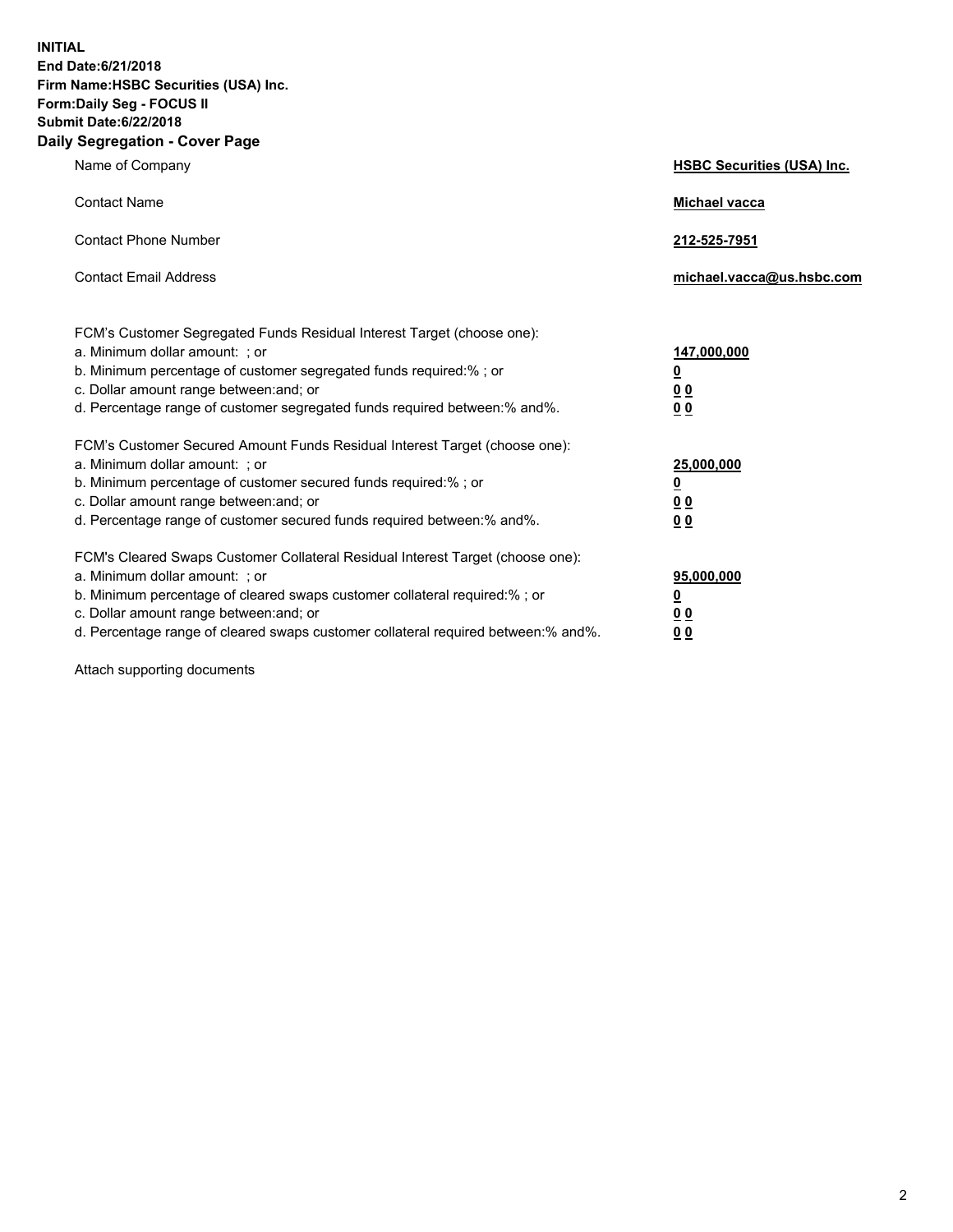**INITIAL End Date:6/21/2018 Firm Name:HSBC Securities (USA) Inc. Form:Daily Seg - FOCUS II Submit Date:6/22/2018 Daily Segregation - Secured Amounts**

Foreign Futures and Foreign Options Secured Amounts Amount required to be set aside pursuant to law, rule or regulation of a foreign government or a rule of a self-regulatory organization authorized thereunder **0** [7305] 1. Net ledger balance - Foreign Futures and Foreign Option Trading - All Customers A. Cash **104,426,909** [7315] B. Securities (at market) **84,100,997** [7317] 2. Net unrealized profit (loss) in open futures contracts traded on a foreign board of trade **4,569,444** [7325] 3. Exchange traded options a. Market value of open option contracts purchased on a foreign board of trade **0** [7335] b. Market value of open contracts granted (sold) on a foreign board of trade **0** [7337] 4. Net equity (deficit) (add lines 1. 2. and 3.) **193,097,350** [7345] 5. Account liquidating to a deficit and account with a debit balances - gross amount **3,737** [7351] Less: amount offset by customer owned securities **-413** [7352] **3,324** [7354] 6. Amount required to be set aside as the secured amount - Net Liquidating Equity Method (add lines 4 and 5) **193,100,674** [7355] 7. Greater of amount required to be set aside pursuant to foreign jurisdiction (above) or line 6. **193,100,674** [7360] FUNDS DEPOSITED IN SEPARATE REGULATION 30.7 ACCOUNTS 1. Cash in banks A. Banks located in the United States **115,022,184** [7500] B. Other banks qualified under Regulation 30.7 **0** [7520] **115,022,184** [7530] 2. Securities A. In safekeeping with banks located in the United States **35,804,080** [7540] B. In safekeeping with other banks qualified under Regulation 30.7 **0** [7560] **35,804,080** [7570] 3. Equities with registered futures commission merchants A. Cash **0** [7580] B. Securities **0** [7590] C. Unrealized gain (loss) on open futures contracts **0** [7600] D. Value of long option contracts **0** [7610] E. Value of short option contracts **0** [7615] **0** [7620] 4. Amounts held by clearing organizations of foreign boards of trade A. Cash **0** [7640] B. Securities **0** [7650] C. Amount due to (from) clearing organization - daily variation **0** [7660] D. Value of long option contracts **0** [7670] E. Value of short option contracts **0** [7675] **0** [7680] 5. Amounts held by members of foreign boards of trade A. Cash **30,066,645** [7700] B. Securities **48,296,917** [7710] C. Unrealized gain (loss) on open futures contracts **4,569,444** [7720] D. Value of long option contracts **0** [7730] E. Value of short option contracts **0** [7735] **82,933,006** [7740] 6. Amounts with other depositories designated by a foreign board of trade **0** [7760] 7. Segregated funds on hand **0** [7765] 8. Total funds in separate section 30.7 accounts **233,759,270** [7770] 9. Excess (deficiency) Set Aside for Secured Amount (subtract line 7 Secured Statement Page 1 from Line 8) **40,658,596** [7380] 10. Management Target Amount for Excess funds in separate section 30.7 accounts **25,000,000** [7780] 11. Excess (deficiency) funds in separate 30.7 accounts over (under) Management Target **15,658,596** [7785]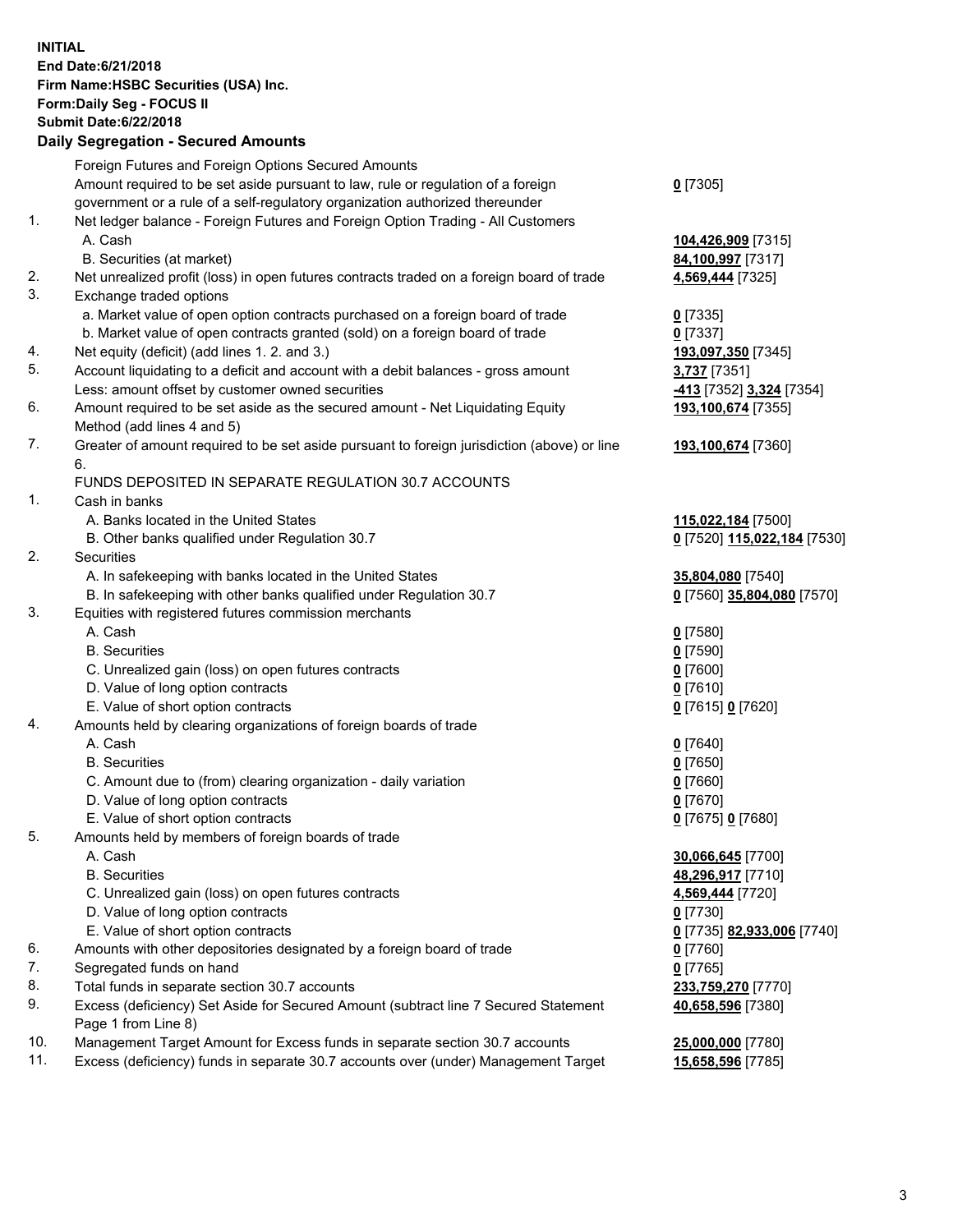|     | <b>INITIAL</b><br>End Date: 6/21/2018<br>Firm Name: HSBC Securities (USA) Inc.<br>Form: Daily Seg - FOCUS II<br><b>Submit Date:6/22/2018</b><br>Daily Segregation - Segregation Statement |                              |
|-----|-------------------------------------------------------------------------------------------------------------------------------------------------------------------------------------------|------------------------------|
|     | SEGREGATION REQUIREMENTS(Section 4d(2) of the CEAct)                                                                                                                                      |                              |
| 1.  | Net ledger balance                                                                                                                                                                        |                              |
|     | A. Cash                                                                                                                                                                                   | 208,472,189 [7010]           |
|     | B. Securities (at market)                                                                                                                                                                 | 1,646,049,513 [7020]         |
| 2.  | Net unrealized profit (loss) in open futures contracts traded on a contract market                                                                                                        | 92,369,151 [7030]            |
| 3.  | Exchange traded options                                                                                                                                                                   |                              |
|     | A. Add market value of open option contracts purchased on a contract market                                                                                                               | 275,434,860 [7032]           |
|     | B. Deduct market value of open option contracts granted (sold) on a contract market                                                                                                       | -101,036,557 [7033]          |
| 4.  | Net equity (deficit) (add lines 1, 2 and 3)                                                                                                                                               | 2,121,289,156 [7040]         |
| 5.  | Accounts liquidating to a deficit and accounts with                                                                                                                                       |                              |
|     | debit balances - gross amount                                                                                                                                                             | 22,459,398 [7045]            |
|     | Less: amount offset by customer securities                                                                                                                                                | -22,459,368 [7047] 30 [7050] |
| 6.  | Amount required to be segregated (add lines 4 and 5)                                                                                                                                      | 2,121,289,186 [7060]         |
|     | FUNDS IN SEGREGATED ACCOUNTS                                                                                                                                                              |                              |
| 7.  | Deposited in segregated funds bank accounts                                                                                                                                               |                              |
|     | A. Cash                                                                                                                                                                                   | 22,438,555 [7070]            |
|     | B. Securities representing investments of customers' funds (at market)                                                                                                                    | $0$ [7080]                   |
|     | C. Securities held for particular customers or option customers in lieu of cash (at                                                                                                       | 387,355,975 [7090]           |
|     | market)                                                                                                                                                                                   |                              |
| 8.  | Margins on deposit with derivatives clearing organizations of contract markets                                                                                                            |                              |
|     | A. Cash                                                                                                                                                                                   | 450,983,166 [7100]           |
|     | B. Securities representing investments of customers' funds (at market)                                                                                                                    | $0$ [7110]                   |
|     | C. Securities held for particular customers or option customers in lieu of cash (at<br>market)                                                                                            | 1,147,731,208 [7120]         |
| 9.  | Net settlement from (to) derivatives clearing organizations of contract markets                                                                                                           | -18,431,967 [7130]           |
| 10. | Exchange traded options                                                                                                                                                                   |                              |
|     | A. Value of open long option contracts                                                                                                                                                    | 275,434,860 [7132]           |
|     | B. Value of open short option contracts                                                                                                                                                   | -101,036,557 [7133]          |
| 11. | Net equities with other FCMs                                                                                                                                                              |                              |
|     | A. Net liquidating equity                                                                                                                                                                 | 7,863,982 [7140]             |
|     | B. Securities representing investments of customers' funds (at market)                                                                                                                    | $0$ [7160]                   |
|     | C. Securities held for particular customers or option customers in lieu of cash (at<br>market)                                                                                            | $0$ [7170]                   |
| 12. | Segregated funds on hand                                                                                                                                                                  | 110,962,330 [7150]           |
| 13. | Total amount in segregation (add lines 7 through 12)                                                                                                                                      | 2,283,301,552 [7180]         |
| 14. | Excess (deficiency) funds in segregation (subtract line 6 from line 13)                                                                                                                   | 162,012,366 [7190]           |
| 15. | Management Target Amount for Excess funds in segregation                                                                                                                                  | 147,000,000 [7194]           |
| 16. | Excess (deficiency) funds in segregation over (under) Management Target Amount                                                                                                            | 15,012,366 [7198]            |

16. Excess (deficiency) funds in segregation over (under) Management Target Amount Excess